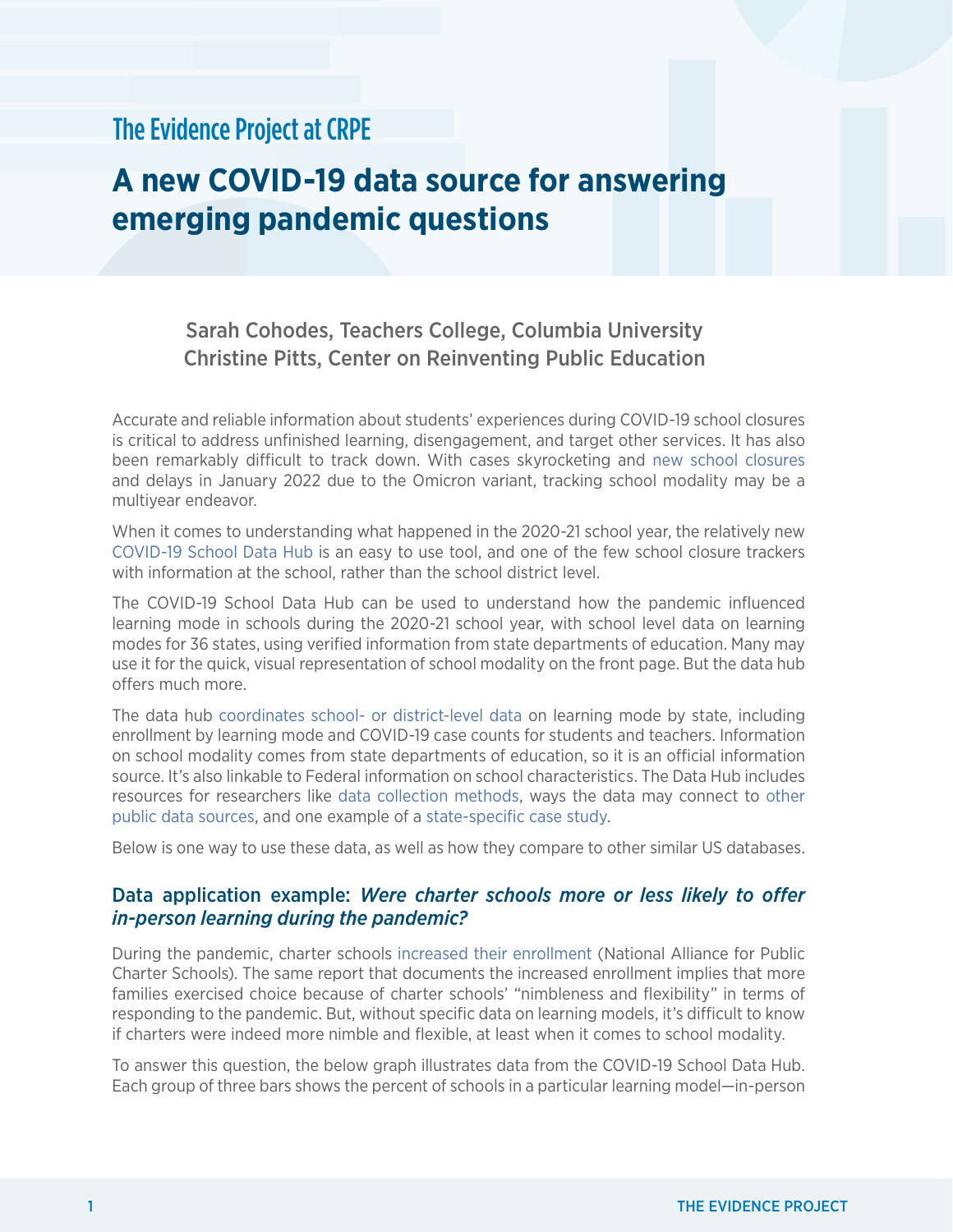(dark gray), hybrid (light gray), or virtual (light blue)—in a given month for traditional public schools and charter schools separately, both for urban areas and nonurban areas.

What conclusions can we draw from this picture? In short, there's no evidence that charter schools are more nimble when it comes to learning mode. Indeed, if anything, they appear to be less flexible, and least-likely to offer in-person learning.

Both traditional and charter schools were more likely to be in-person or hybrid in nonurban areas. And as a whole, traditional public schools show more variation over time than charter schools. Especially in the first half of the school year, it appears that urban charters mostly made a plan and stuck with it for the full semester, and the most common schooling modality was virtual. Non-urban charters have similar "stickiness" in the first half of the year, but were more likely to be in-person than urban charters. In all cases, in-person instruction increased rapidly in the second half of the school year, but charters were always more likely to be hybrid or virtual than traditional public schools.



Figure Notes: This figure reports the percentage of schools in each learning model category by school type and urbanicity, limited to the 22 states which report school-level data. Learning model status is assigned by the first reported status in a given month. September and June data excluded for lack of completeness. If a school has multiple grade levels with different modalities, it is reported as hybrid. Schools without a reported learning modality are excluded (about 3 percent of the sample). Data for Florida and Texas are interpolated to cover missing months. The included states are: AK, AL, AR, AZ, CA, FL, IN, KY, ME, MN, MS, ND, NE, NV, NY, OR, RI, TX, UT, VT, WI, and WV.

Charter schools may very well have increased enrollments in the 2020-21 school year. But it seems more likely that it was because they offered a more consistent learning environment (often virtual or hybrid) rather than a more flexible one or one more likely to be in-person.

This is a very basic analysis, which simply breaks down the data by school type. We have not shown within school changes which might reveal schools entering and exiting learning modalities more frequently than the averages show. We also are not carefully comparing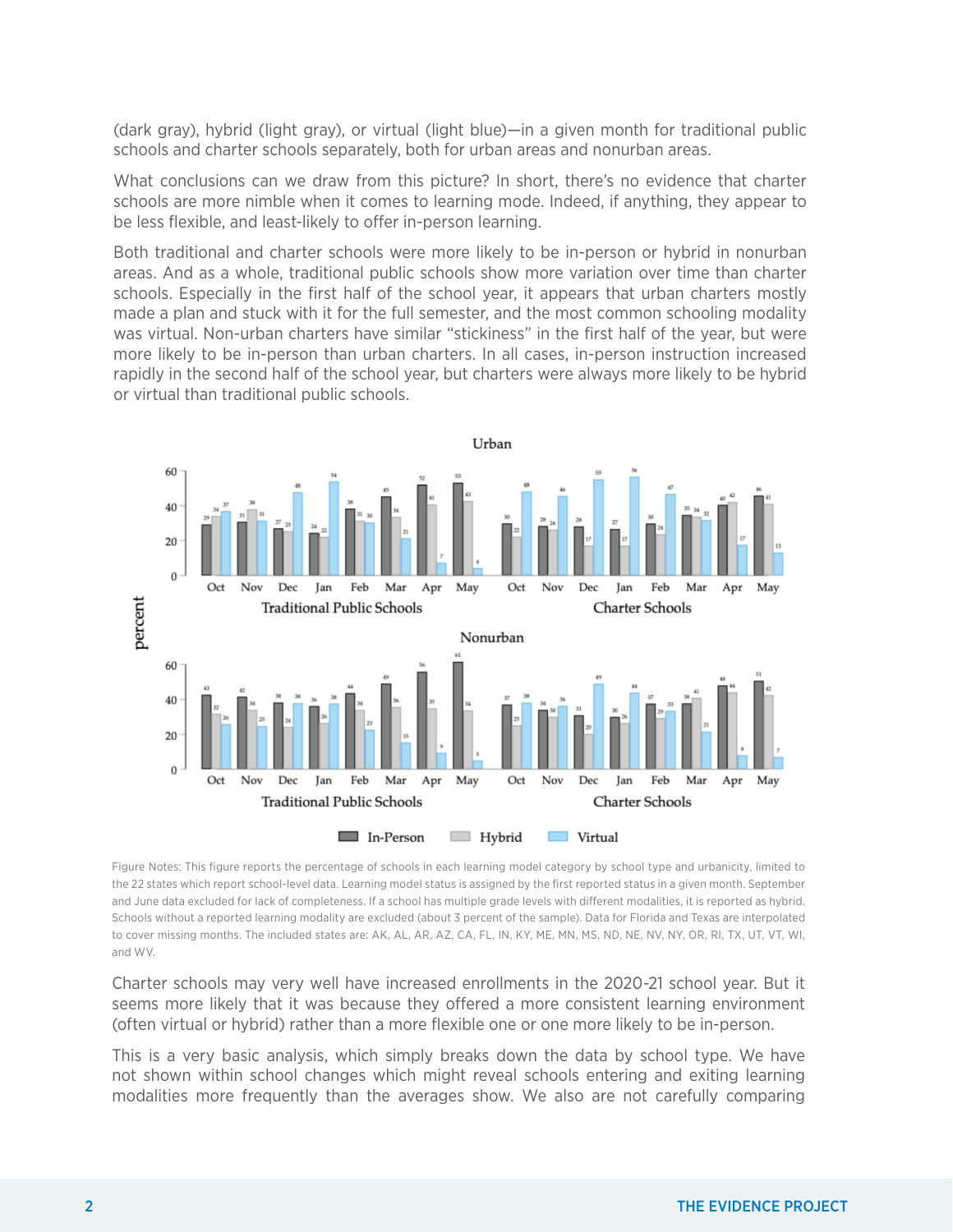schools within similar circumstances: for example, there may well be traditional public schools represented in the data without any nearby charter schools serving similar populations and facing similar COVID-19 conditions. The sample is limited to states with school level information. However, this type of analysis shows that with information like that available in the COVID-19 School Data Hub, questions that were previously answered by intuition, survey, or anecdote can now be answered with evidence commonly reported to states.

#### Data Sources for Learning Modality

Crucial to future analyses of the influence the pandemic had on student success and outcomes is understanding which schools were open and in which format during the 2020-21 school year, and beyond. There are other data sources for this beyond the Data Hub, which we summarize in a table below.

The US Department of Education and the CDC released [a new COVID-19 dashboard](https://www.ed.gov/coronavirus/data) in November. This dashboard tracks school modality in the 2021-22 school year, on top of a [survey data](https://ies.ed.gov/schoolsurvey/)  [collection](https://ies.ed.gov/schoolsurvey/) for the second half of the 2020-21 school year. However, there are (as of yet) many fewer COVID-related school closures and switches to virtual learning this school year. And it still remains the case that there was no system-wide federal data collection other than the survey in 2020-21; thus the need to rely on state departments of education.

Other trackers come from [Burbio](https://cai.burbio.com/school-opening-tracker/), [MCH](https://www.mchdata.com/covid19/schoolclosings), and [Return to Learn](https://www.returntolearntracker.net/) (AEI). Each of these data sources has upsides and downsides. Some of the details are outlined in the table below.

| <b>RETURN TO LEARN (2020-21)</b>          |                                     |                                                        |                                                                                                  |                                                                                                                                                                                                                                                                 |  |  |  |
|-------------------------------------------|-------------------------------------|--------------------------------------------------------|--------------------------------------------------------------------------------------------------|-----------------------------------------------------------------------------------------------------------------------------------------------------------------------------------------------------------------------------------------------------------------|--|--|--|
| Downloadable?<br>Upon request             | Level<br>District, State            | <b>Sample Coverage</b><br>8,600 US school<br>districts | Learning<br><b>Modality Data</b><br><b>Source</b><br>Web scraping<br>district websites           | <b>Included Elements:</b><br>Learning mode<br>Achievement levels<br>$\bullet$<br>COVID-19 case counts<br>Community<br>$\bullet$<br>characteristics<br>District size<br>$\bullet$<br>Mask policies<br>$\bullet$                                                  |  |  |  |
| <b>COVID-19 SCHOOL DATA HUB (2020-21)</b> |                                     |                                                        |                                                                                                  |                                                                                                                                                                                                                                                                 |  |  |  |
| Downloadable?<br>Yes                      | Level<br>School, District,<br>State | <b>Sample Coverage</b><br>36 states                    | <b>Learning</b><br><b>Modality Data</b><br><b>Source</b><br>State<br>Departments of<br>Education | <b>Included Elements:</b><br>Learning mode<br>$\bullet$<br>Enrollment by learning<br>$\bullet$<br>mode<br>COVID-19 case counts<br>$\bullet$<br>by students and staff<br>Mask policies<br>$\bullet$<br>NCES data on<br>$\bullet$<br>demographics and<br>location |  |  |  |